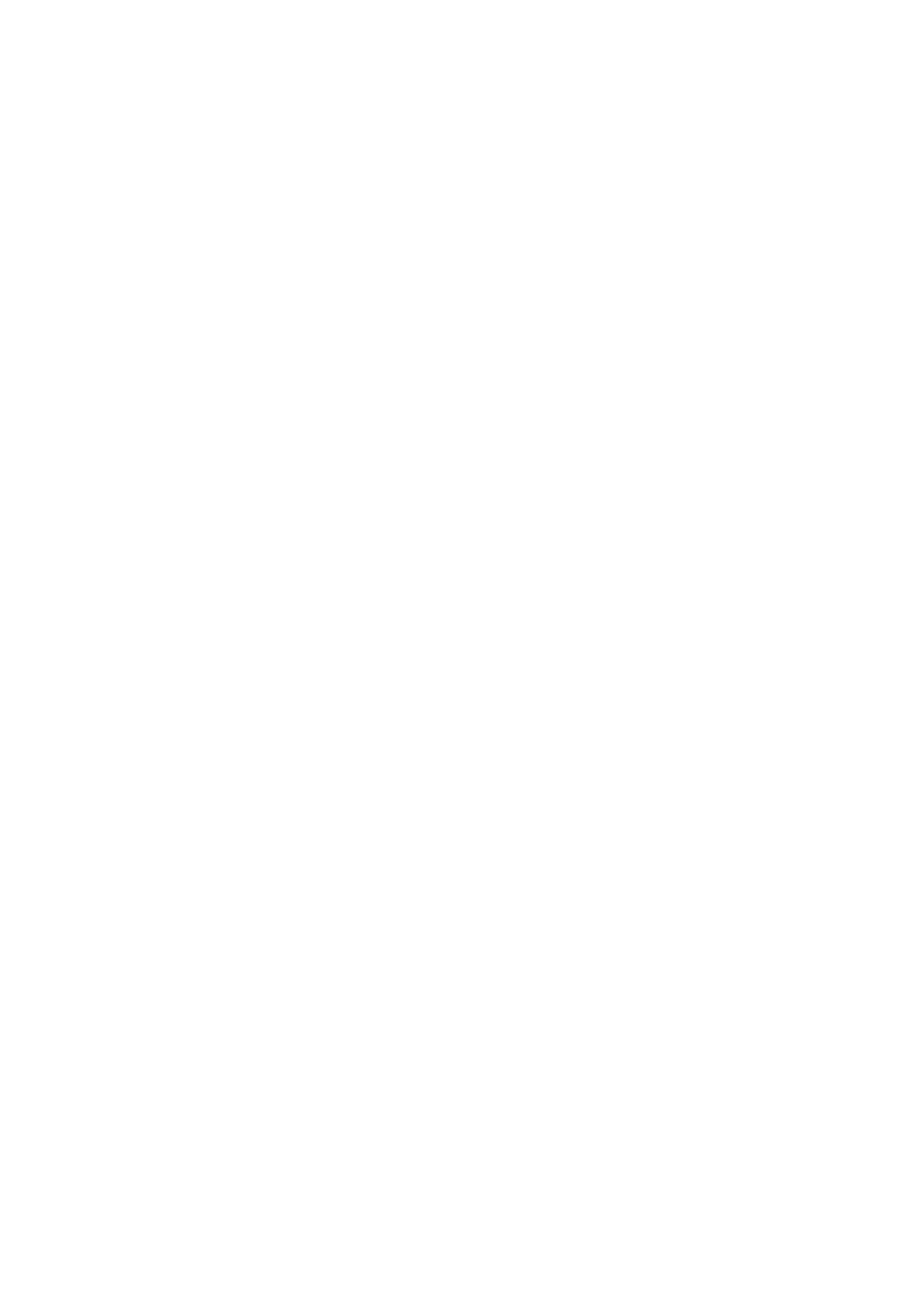# **Contents**

| The Productivity Commission Inquiry into Paid Maternity, Paternity and Parental Leave  2 |  |
|------------------------------------------------------------------------------------------|--|
|                                                                                          |  |
|                                                                                          |  |
|                                                                                          |  |
|                                                                                          |  |
|                                                                                          |  |
|                                                                                          |  |
|                                                                                          |  |
|                                                                                          |  |
|                                                                                          |  |
|                                                                                          |  |
|                                                                                          |  |
|                                                                                          |  |
|                                                                                          |  |
|                                                                                          |  |
|                                                                                          |  |
|                                                                                          |  |
|                                                                                          |  |
|                                                                                          |  |
|                                                                                          |  |
|                                                                                          |  |
|                                                                                          |  |
|                                                                                          |  |
|                                                                                          |  |
|                                                                                          |  |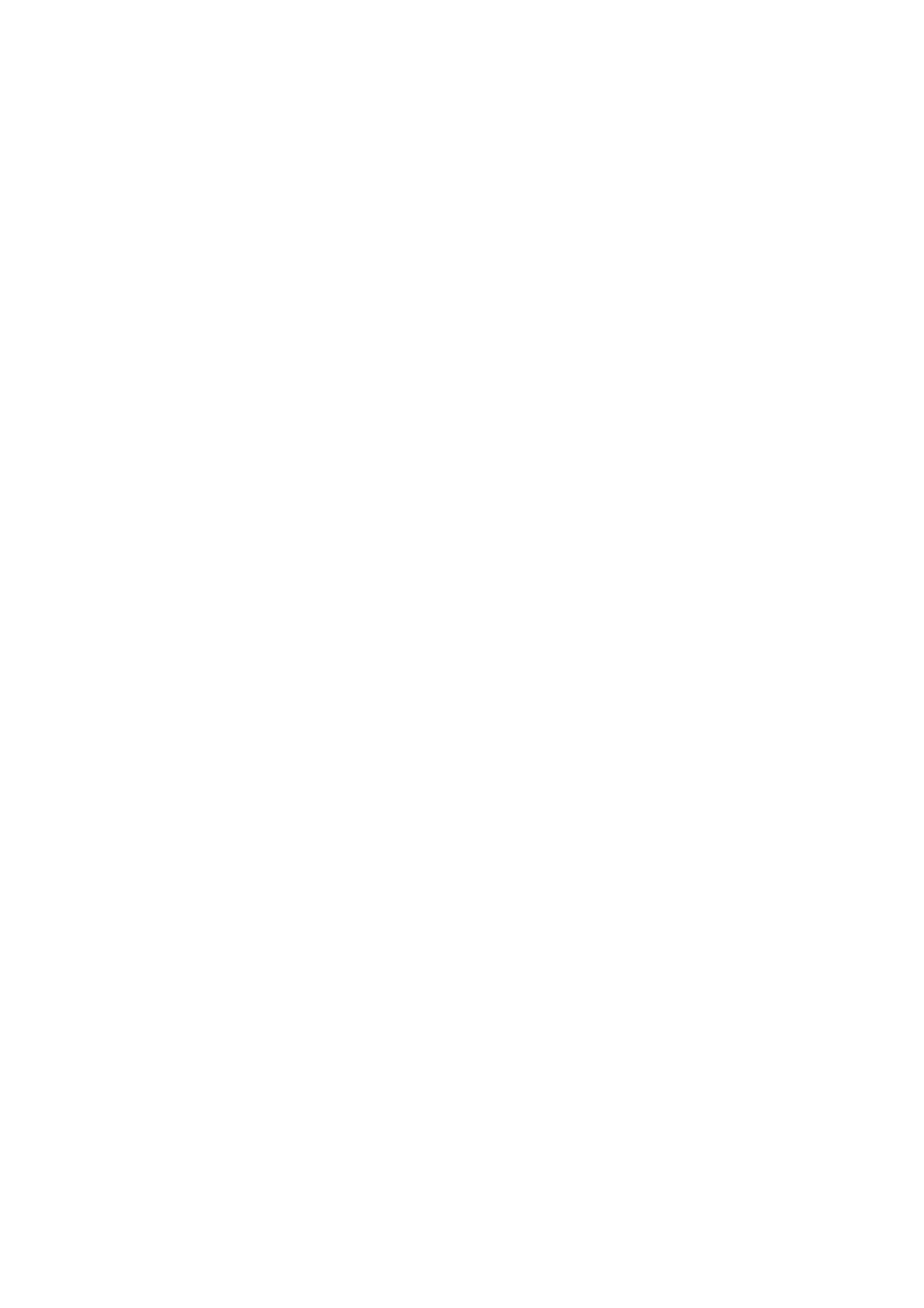# **Introduction**

# **The Public Interest Advocacy Centre**

The Public Interest Advocacy Centre (PIAC) is an independent, non-profit law and policy organisation that seeks to promote a just and democratic society by making strategic interventions on public interest issues.

PIAC identifies public interest issues and works co-operatively with other organisations to advocate for individuals and groups affected.

In making strategic interventions on public interest issues PIAC seeks to:

- expose unjust or unsafe practices, deficient laws or policies;
- promote accountable, transparent and responsive government;
- encourage, influence and inform public debate;
- promote the development of law—both statutory and common—that reflects the public interest; and
- develop community organisations to pursue the interests of the communities they represent.

Established in July 1982 as an initiative of the Law Foundation of New South Wales, with support from the NSW Legal Aid Commission, PIAC was the first, and remains the only, broadly based public interest legal centre in Australia. Financial support for PIAC comes primarily from the NSW Public Purpose Fund and the Commonwealth and State Community Legal Centre Funding Program. PIAC receives funding from the NSW Government Department of Energy and Water for its work on utilities, and from Allens Arthur Robinson for its Indigenous Justice Program. PIAC also generates income from project and case grants, seminars, consultancy fees, donations and recovery of costs in legal actions.

# **PIAC's interest in paid maternity leave**

PIAC welcomes the opportunity to contribute to the debate and discussion surrounding paid maternity leave and other forms of paid parental leave.

PIAC has a long history of interest in and concern over areas in which women face systemic discrimination and disadvantage. Over the years, PIAC has a played an active role in advocating the appropriate protection of women's rights, particularly the rights of disadvantaged and marginalised groups of women.

PIAC has advised and acted for clients in a number of matters involving alleged systemic discrimination against women in employment and other areas of public life. Between 1983 and 1994, PIAC represented the applicants in the ground-breaking indirect sex discrimination case: Australian Iron and Steel v Banovic (1989) 168 CLR 165. In 2001, PIAC acted for the applicant in Fernely v The Boxing Authority of New South Wales [2001] FCA 1740. Typically, the clients that PIAC represents in such matters are women who are economically and socially disadvantaged, often from non-unionised workplaces, and unable to afford legal representation.

In addition, PIAC has undertaken numerous policy projects concerning women's rights. In 2001, PIAC and Warringa Baiya Aboriginal Women's Legal Service launched a report on the barriers faced by Indigenous women using anti-discrimination laws in New South Wales: Discrimination…have you got all day? Indigenous Women, discrimination and the complaints process in NSW. In 2003, PIAC joined with the National Network of Indigenous Women's Legal Service to deliver training to 200 Indigenous Women across Australia in the 'Our Strong Women – Indigenous Women, Law and Leadership' project. Also in

PIAC • Time to Delivery: A National Paid Parental Leave Scheme • 1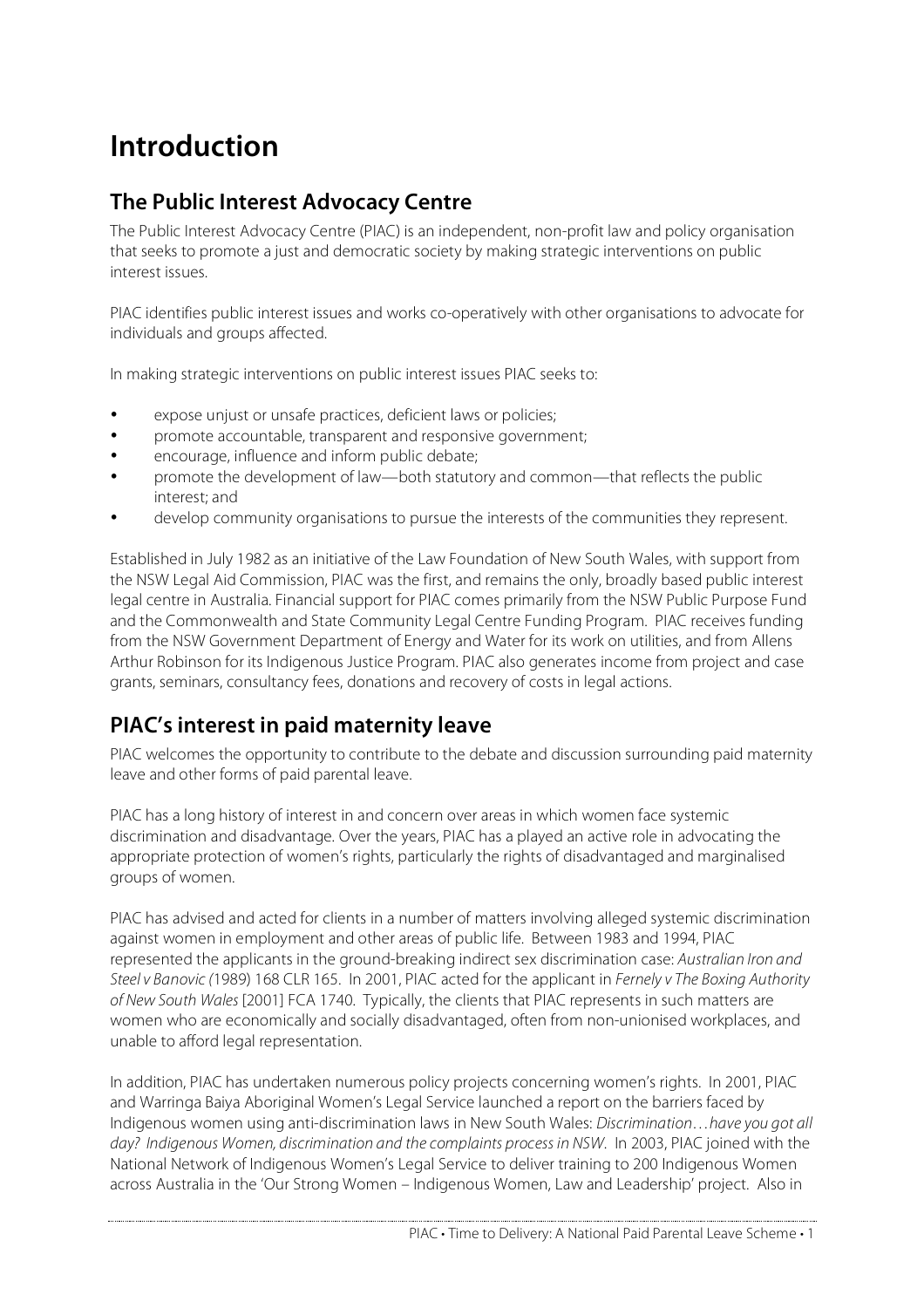2003, PIAC co-convened the National Working Group for Shadow Report on the UN Convention on the Elimination of All Forms of Discrimination Against Women.

PIAC has also been an active campaigner for women's rights as consumers of health care services and products. In the late1980s, PIAC provided assistance to Australian women to pursue claims of compensation in US Courts for injuries caused by the Dalkon shield contraceptive device. PIAC has also helped to develop a protocol for information-giving to breast implant recipients, and in1993, successfully defended the Canberra Women's Health Centre against an allegation that the services operated by the Centre contravened the Sex Discrimination Act 1984 (Cth).

# **The Productivity Commission Inquiry into Paid Maternity, Paternity and Parental Leave**

PIAC welcomes the opportunity to make a submission to the Productivity Commission's Inquiry into Paid Maternity, Paternity and Parental Leave (the Inquiry).

PIAC notes, however, that the issue of paid leave entitlements for parents is one that has already been subjected to prolonged and extensive public scrutiny and inquiry. <sup>1</sup> The Human Rights and Equal Opportunity Commission (HREOC) first called for the immediate introduction of a national paid maternity leave scheme in 2002<sup>2</sup>. In 2007, it reiterated this call.<sup>3</sup> Draft legislation for a national paid maternity leave scheme was introduced into Federal Parliament by the Australian Democrats in May 2002<sup>4</sup>, and updated in 2007.<sup>5</sup> Recent surveys have indicated overwhelming community support for some form of paid parental leave.<sup>6</sup>

To date, however, the major political parties have failed to take a clear and supportive stand on this issue. This is disappointing, and difficult to reconcile with the concern that each party has professed to have about the 'barbeque stopper' <sup>7</sup> issue of work/family balance.

While PIAC welcomes the Inquiry, it is concerned that the Productivity Commission is not due to report until February 2009. PIAC urges that the Inquiry process not be used by the Government as a means of further delaying or avoiding the introduction of some form of paid parental leave for Australians.

# **Summary of recommendations**

**Recommendation 1:** PIAC recommends that the Federal Government take immediate steps to pass legislation to establish a national scheme of paid parental leave.

See, for example, Human Rights and Equal Opportunity Commission, Pregnant and Productive: It's a right not a privilege to work while pregnant (1999), and Valuing Parenthood: Options for paid maternity leave: Interim Paper (2002); Employment, Workplace Relations and Education Legislation Committee, Parliament of Australia, Workplace Relations Amendment (Paid Maternity Leave) Bill 2002.

<sup>&</sup>lt;sup>2</sup> Human Rights and Equal Opportunity Commission, A Time to Value: Proposal for a National Maternity Leave Scheme (2002).

<sup>&</sup>lt;sup>3</sup> Human Rights and Equal Opportunity Commission, It's About Time: Women, men, work and family (2007).

<sup>4</sup> Workplace Relations Amendment (Paid Maternity Leave) Bill 2002 (Cth).

<sup>5</sup> Workplace Relations (Guaranteeing Paid Maternity Leave) Amendment Bill 2007 (Cth).

<sup>6</sup> A July 2007 survey commissioned by the National Foundation of Australian Women found that 76% of respondents were in favour of all working women having access to some form of paid maternity leave: Newspoll survey June 2007 (2007) National Foundation for Australian Women <http://www.nfaw.org/newspoll-survey-june-200/> at 17 June 2008. Interestingly, the results indicated a strong level of support even among those who are unlikely to benefit directly, such as older people, those who have already had their children and those not in the workforce.

<sup>7</sup> John Howard, 'Address at Aston Electorate Dinner, Melbourne', 16 July 2002, <http://pandora.nla.gov.au/pan/10052/20020821- 0000/www.pm.gov.au/news/speeches/2002/speech1749.htm> at 17 June 2008.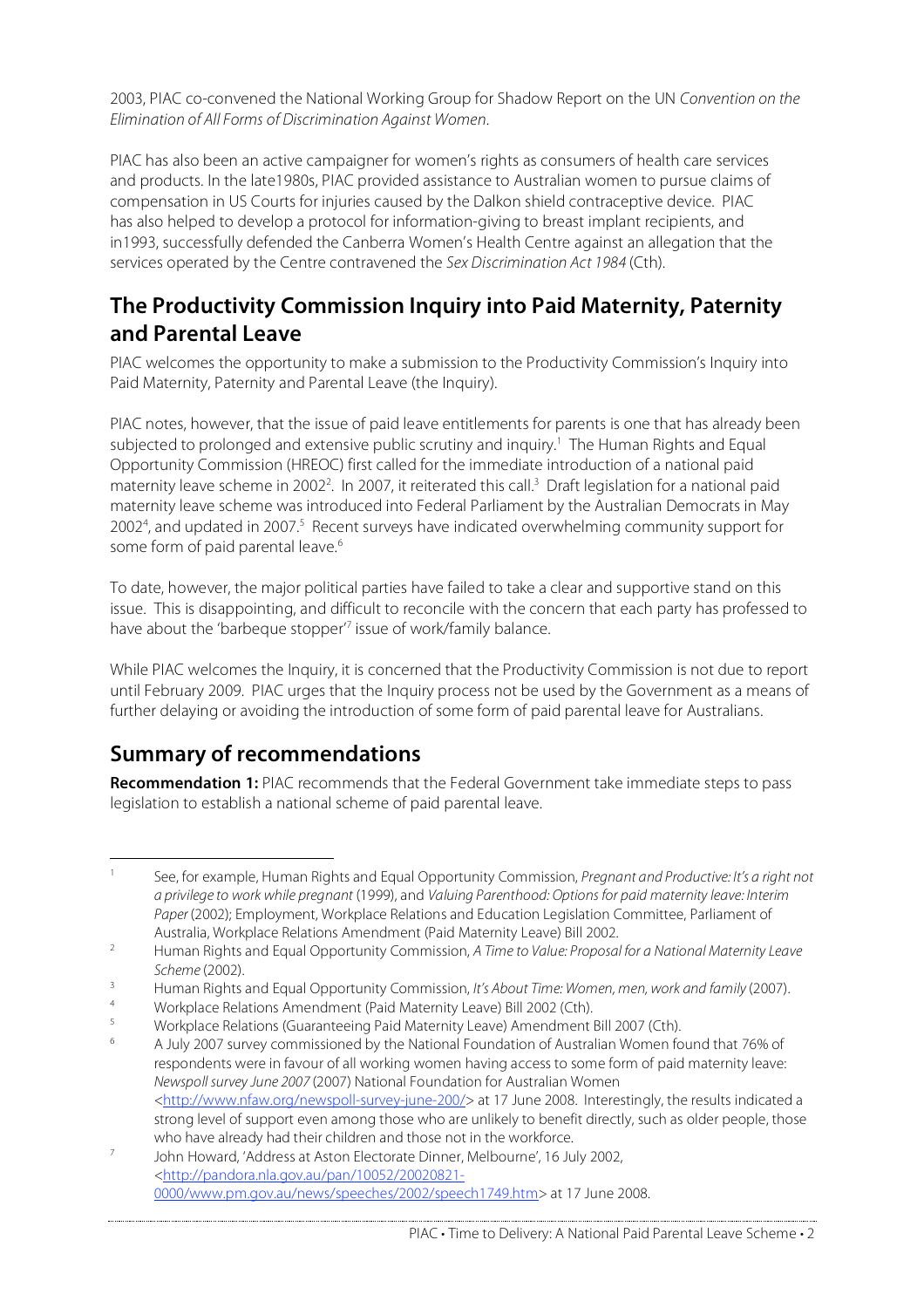**Recommendation 2:** PIAC recommends that the Government withdraw its reservation to Article 11(2)(b) of the Convention on the Elimination of All Forms of Discrimination Against Women (CEDAW).

**Recommendation 3:** PIAC recommends that the Government take steps to ratify the ILO Maternity Protection Convention 2000 (No 183) and ensure compliance with other provisions of that Convention.

**Recommendation 4:** PIAC recommends that a national scheme of parental leave should include both a paid maternity leave component and a supporting parent component.

**Recommendation 5:** PIAC recommends that all women who can demonstrate consistent workforce attachment (including casuals, self-employed and temporary workers) should be eligible for paid maternity leave in respect of the birth or adoption of a child.

**Recommendation 6:** PIAC recommends that all persons who can demonstrate consistent workforce attachment (including casuals, self-employed and temporary workers) should be eligible for paid supporting parent leave in respect of the birth or adoption of a child.

**Recommendation 7:** PIAC recommends that paid maternity leave be available for a minimum period of 26 weeks.

**Recommendation 8:** PIAC recommends that supporting parent leave be available for a minimum period of 4 weeks on a 'use it or lose it' basis.

**Recommendation 9:** PIAC recommends that there be provision for longer periods of paid maternity leave to be available in the case of parents and/or children with disabilities.

**Recommendation 10:** PIAC recommends that maternity leave and supporting parent leave should be paid at wage replacement level and should include superannuation at the relevant levels required under the superannuation guarantee legislation.

**Recommendation 11:** PIAC recommends that paid maternity leave and supporting parent leave should be considered as service for the purpose of accruing long service leave and other entitlements.

**Recommendation 12:** PIAC recommends that the Federal Government should fund 26 weeks' paid maternity leave and four weeks' paid supporting parent leave at minimum wage level. The gap between minimum wages and the worker's actual wages should be funded from a central pool to which employers would be required to contribute on the basis of their staff numbers or the size of their payroll.

**Recommendation 13:** PIAC recommends that the Federal Government provide adequate funding for more childcare services, particularly not-for-profit services.

**Recommendation 14:** PIAC recommends that any decisions by employers to make employees redundant while they are on parental leave should be open to scrutiny by an appropriate Government body with specific and sufficient government resourcing to undertake this function.

**Recommendation 15:** PIAC recommends that the National Employment Standards be amended so as to explicitly set out a list of the factors to be taken into account by employers when considering requests for flexible working arrangements and to allow an employee to refer unresolved disputes about such requests to a conciliatory body for review.

**Recommendation 16:** PIAC recommends that the Federal Government amend the Sex Discrimination Act 1984 (Cth) to empower the Human Rights and Equal Opportunity Commission to publish enforceable standards in relation to pregnancy and potential pregnancy.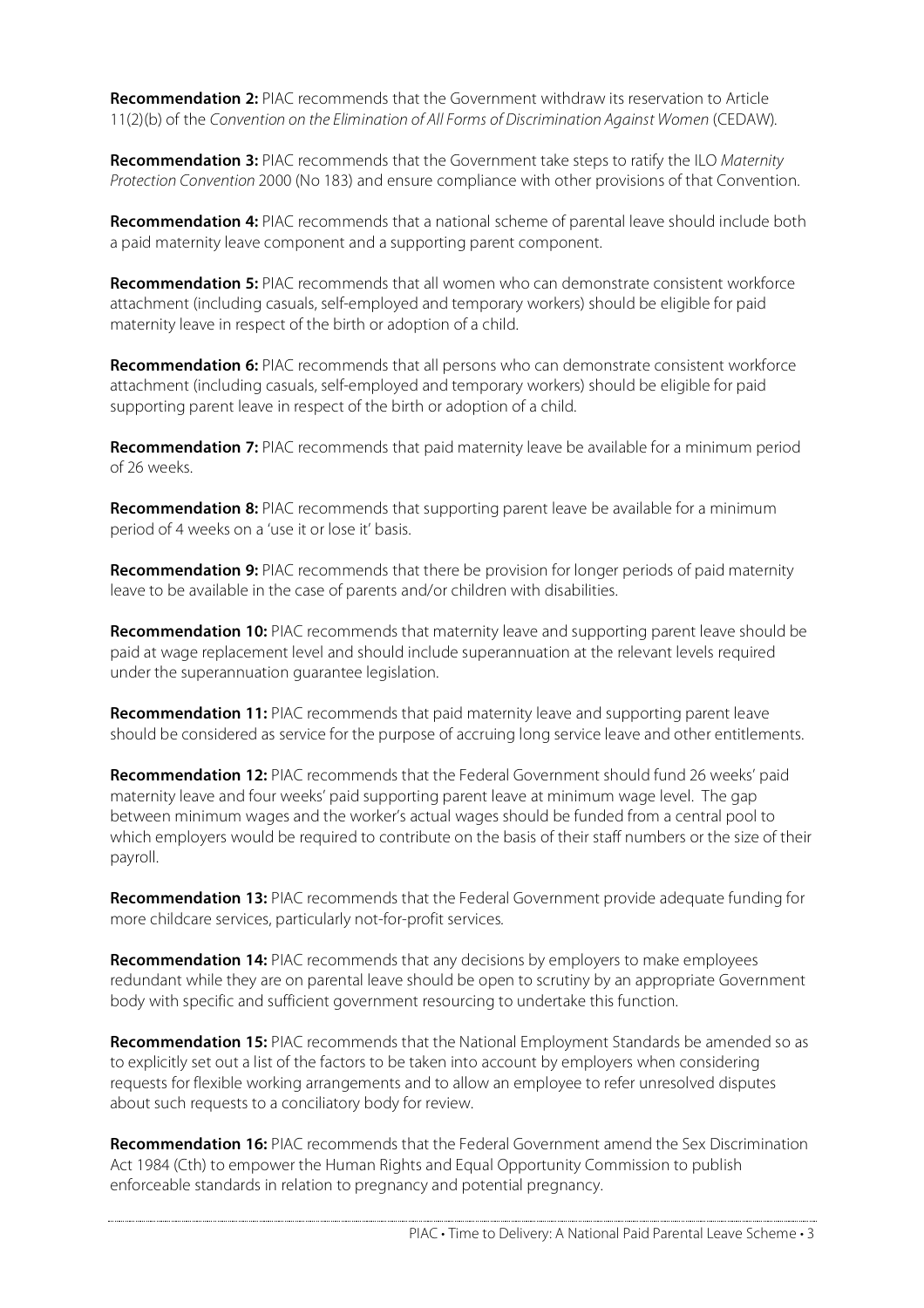**Recommendation 17:** PIAC recommends that federal legislation be introduced to provide protection against both direct and indirect discrimination for employees with family and carer responsibilities in all aspects of the employment relationship.

# **Overview of PIAC's response to the Inquiry**

PIAC strongly supports the introduction of a national scheme of paid leave for parents. It is in the public interest for working families to be able to access some form of paid leave upon the birth of a child.

The current system—where there is paid maternity leave in the public sector but it is essentially left up to employers in the private sector to decide whether or not to provide it—is both inequitable and inadequate. Paid parental leave tends to be enjoyed primarily by women and men in the public sector<sup>8</sup>, and by those on relatively high incomes.<sup>9</sup> It is less available for women who have lower skills or are in part-time or casual work $^{10}$ , women who work in the retail, accommodation and food services industries<sup>11</sup> and women who work for small or medium businesses.<sup>12</sup> Arguably, this is where it is needed most. Where leave is offered by private sector employers, it is usually below minimal international standards<sup>13</sup> and may not be available to all staff.<sup>14</sup>

In order to ensure uniformity and national coverage, a scheme of paid leave for parents should be legislated for federally. It should be available to all Australians, irrespective of their background, education, income-level and sexual orientation.

In PIAC's view, such a scheme is long overdue, and should be introduced as a matter of priority.

This submission outlines what PIAC considers to be the fundamental objectives of a national scheme of paid parental leave. We then outline the features that the scheme should incorporate in order to best achieve these objectives. Finally, in Part 6, a range of initiatives are set out that should be put in place in order to ensure that a national scheme of paid parental leave is actually effective.

### **Recommendation 1**

PIAC recommends that the Federal Government take immediate steps to pass legislation to establish a nationalscheme of paid parental leave.

<sup>8</sup> In 2005, just over 76% of women who had worked as employees in the public sector in their last main job while pregnant used paid maternity leave, compared with 27% of women employees in the private sector: Australian Bureau of Statistics, Australian Social Trends, Cat. No. 4102.0 (2007).

<sup>&</sup>lt;sup>9</sup> In 2005, paid maternity leave was used by 60% of women employees who were professionals, but by only 31% of women employed as clerical, sales or service workers: Ibid.

<sup>&</sup>lt;sup>10</sup> Human Rights and Equal Opportunity Commission, above n2, [3.3.6].<br><sup>11</sup> Among the 51.1% of organisations reporting to the Equal Opportunity

Among the 51.1% of organisations reporting to the Equal Opportunity for Women in the Workplace Agency (EOWWA) that do not provide paid maternity leave, many are in sectors that are high employers of women, particularly the retail, accommodation and food services sectors: Equal Opportunity for Women in the Workplace Agency, Submission to the Productivity Commission Inquiry into Paid Maternity, Paternity and Parental Leave (2008) 4.

<sup>&</sup>lt;sup>12</sup> Only 19% of small and medium enterprises provide paid maternity leave: Australian Government Office of Women, Better Conditions, Better Business – A Report on carer and family friendly provisions in Australian small and medium enterprises (2007) 35.

 $13$  For example, Woolworths recently introduced paid maternity leave of eight weeks on full pay: Sue Mitchell, 'Woolies sets pace on maternity leave' The Australian Financial Review, (Sydney) 6 June 2008, 7. However, the minimal period stipulated by the International Labour Organisation is 14 weeks: International Labour Organisation, Maternity Protection Convention, 2000 (No 183) Article 4.1.

<sup>14</sup> Sixty-three percent of organisations reporting to EOWWA that provide paid maternity leave do not make it available to all staff. Eighty-four percent confirmed that it is not available to casual employees or contractors: Equal Opportunity for Women in the Workplace Agency, above n11, 6.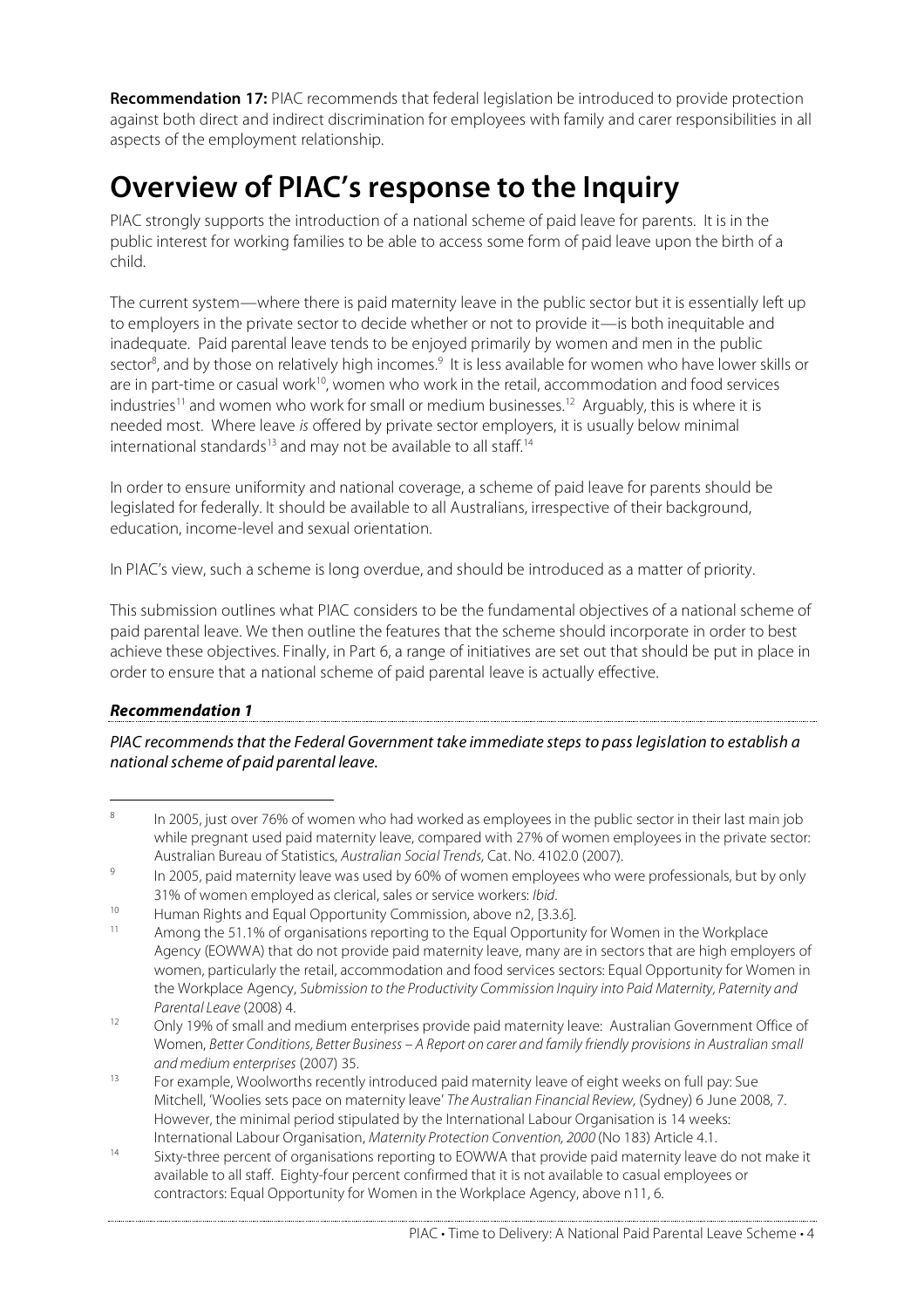# **Objectives of a paid parental leave scheme**

PIAC believes that the key objectives of a paid parental leave scheme are to protect human rights, to promote gender equity and to achieve optimal health outcomes for mothers and children.

# **Protection of human rights**

Paid maternity leave is a basic human right enshrined in Article 11(2)(b) of the UN Convention on the Elimination of All Forms of Discrimination Against Women (CEDAW) and also in the International Labour Organisation Maternity Protection Convention (2000) (No 183) (the ILO Convention 183).

Although it has ratified CEDAW, Australia has made a reservation to that Convention so that it is not bound by Article 11(2)(b). Australia has also refused to ratify ILO Convention 183.

Despite this, there are a number of other international human rights provisions that arguably require Australia to take measures to introduce a system of paid leave for parents.

The Universal Declaration on Human Rights, the International Covenant on Civil and Political Rights (ICCPR) and the International Covenant on Economic, Social and Cultural Rights (ICESCR) all recognise the right to work and the right to equality, regardless of sex. In particular, Article 10(2) of ICESCR provides that the Government is under an obligation to provide special protection to:

Mothers during a reasonable period before and after childbirth. During such period working mothers should be accorded paid leave or leave with adequate social security benefits (emphasis added).

The UN Convention on the Rights of the Child (CRC) requires States Parties to assist parents and legal guardians 'in the performance of their child-rearing responsibilities' and to take 'all appropriate legislative and administrative measures' to ensure protection of the best interests of the child.<sup>15</sup> In 1997, the Committee on the Rights of the Child expressed concern about Australia's compliance with CRC, on the basis that its failure to make paid maternity leave mandatory for employers in all sectors 'could result in different treatment between children of State employees and those in other sectors'. 16

A national scheme for paid parental leave in Australia should seek to give effect to the human rights protections set out in international instruments. However, such a scheme will have little credibility or substance unless Australia also takes steps to remove its reservation under CEDAW and to ratify ILO Convention 183. Australia's failure to take these steps to date has attracted international criticism<sup>17</sup>, and is at odds with our commitment to human rights instruments and obligations in other areas.

### **Recommendation 2**

PIAC recommends that the Government withdraw its reservation to Article 11(2)(b) of the Convention on the Elimination of All Forms of Discrimination Against Women (CEDAW).

### **Recommendation 3**

PIAC recommends that the Government take steps to ratify the ILO Maternity Protection Convention 2000 (No 183) and ensure compliance with other provisions of that Convention.

PIAC • Time to Delivery: A National Paid Parental Leave Scheme • 5

<sup>&</sup>lt;sup>15</sup> United Nations Convention on the Rights of the Child, 1577 UNTS 3, ratified by Australia on 17 December 1990, entered into force for Australia on 16 January 1991: Articles 3.1 and 3.2.

<sup>&</sup>lt;sup>16</sup> Committee on the Rights of the Child, Concluding observations of the Committee on the Rights of the Child: Australia 10/10/97 CRC/C/15/Add.79.

<sup>&</sup>lt;sup>17</sup> Committee on the Elimination of Discrimination Against Women, Concluding Comments on the Committee on the Elimination of Discrimination against Women, 34<sup>th</sup> Session, 16 January - 3 February 2006.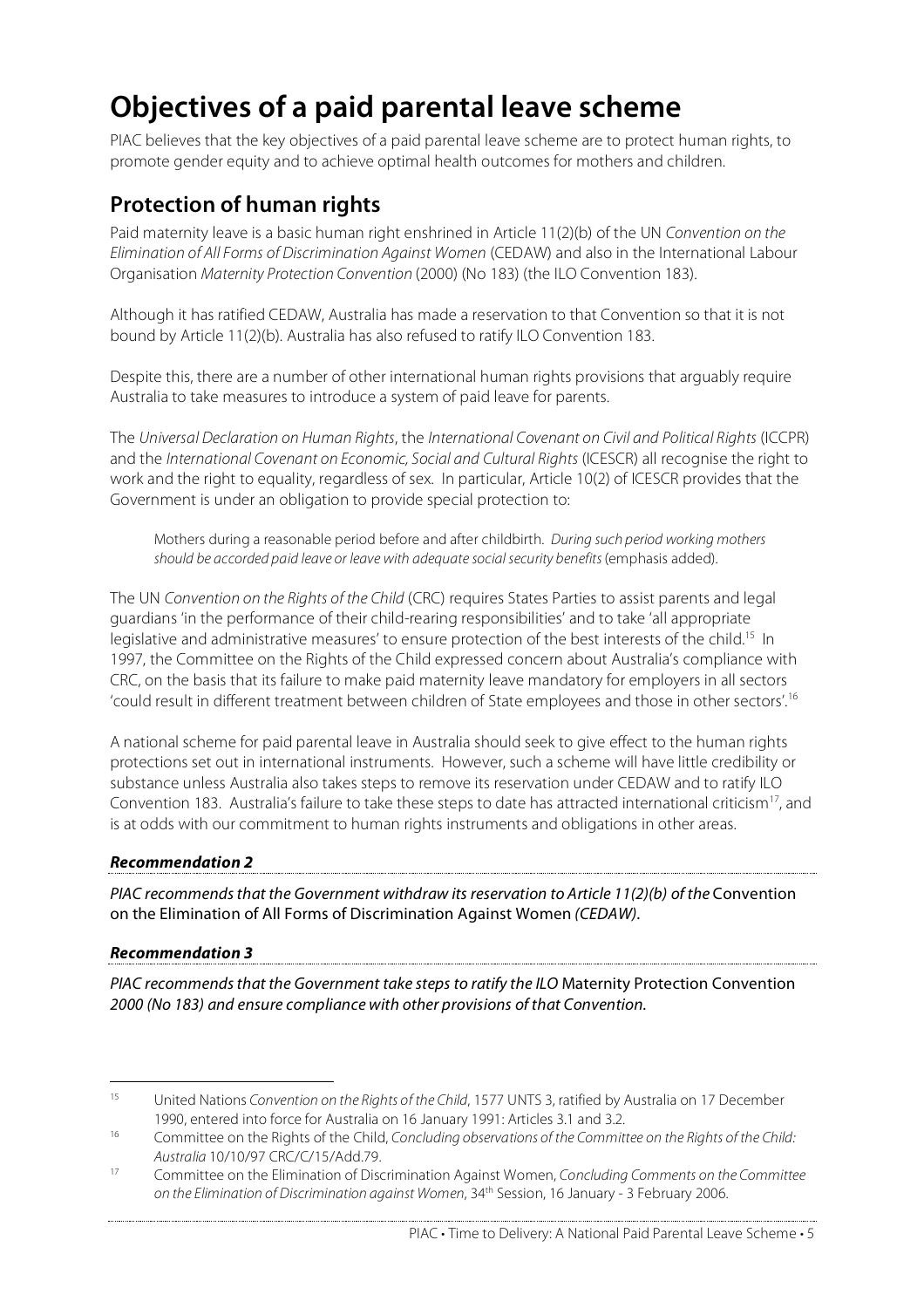# **Promotion of gender equity**

PIAC believes that a fundamental objective of a national paid leave scheme for parents should be to promote greater gender equity between men and women not only in the workplace, but also in the home.

For many women, maternity triggers a cycle of disadvantage that continues throughout their working lives. Caring responsibilities may result in a woman having an intermittent attachment to the workplace, reducing the opportunity to build up assets such as superannuation. In addition, maternity makes women more vulnerable to systemic workplace discrimination.<sup>18</sup> All of these factors contribute to gender-based pay inequity and increase the risk of poverty for women.

One-off maternity payments such as the 'Baby Bonus' do not break the cycle of disadvantage, because they do not encourage workplace attachment. Nor do they redress inequality in retirement savings. While unpaid parental leave gives parents the right to continued employment, it does not contribute directly to family incomes.

A scheme of paid parental leave should seek to provide greater economic security for families at the time of giving birth. This will improve gender equity by raising women's workforce participation and promoting their workplace attachment. Over time, this is likely to reduce gender-based pay inequity and to remove some of the systemic barriers that women with children face in the workplace. It will also have positive flow-on effects for the general community by increasing the tax base, helping to address the current skills shortage and reducing the need for women to draw on social security payments.

Gender equity is not only an issue for women in the workplace. Many women struggle with an unequal division of labour in the home when they become mothers. <sup>19</sup> In 2006, mothers in full-time employment (with children under the age of 15) spent on average 18 hours per week on domestic activities: twice as much as fathers employed full time. <sup>20</sup> A national scheme of paid parental leave should seek to redress this imbalance by promoting increased involvement of partners (especially fathers) in child rearing.

# **Optimal health outcomes**

So far as possible, a paid parental leave scheme should seek to achieve optimal health outcomes for children and mothers. The World Health Organisation (WHO) has stated that the:

Period of absence from work after birth is of utmost importance to the health of the mother and infant. This is conducive to both the optimal growth of the infant and the bonding between mother and infant. 21

PIAC is disturbed by evidence given to this Inquiry about large numbers of women being forced to return to work within a few months of giving birth because of lack of paid leave entitlements. <sup>22</sup> This

<sup>&</sup>lt;sup>18</sup> The National Inquiry into Pregnancy and Work found significant evidence of direct and indirect discrimination on the ground of pregnancy and potential pregnancy: Human Rights and Equal Opportunity Commission, Pregnant and Productive: It's a right not a privilege to work while pregnant (1999) viii.

<sup>19</sup> Human Rights and Equal Opportunity Commission, It's About Time: Women, Men, Work and Family (2007) [5.1].

<sup>&</sup>lt;sup>20</sup> Australian Bureau of Statistics, How Australians Use Their Time, 2006 Cat. No. 4153.0 (2008).<br><sup>21</sup> Mortel Health Organization, Health Aspects of Maternity Lagye and Maternity Protection, Stat

World Health Organisation, Health Aspects of Maternity Leave and Maternity Protection, Statement to the International Labour Conference, June 2000.

<sup>&</sup>lt;sup>22</sup> See for example, *Productivity Commission, Inquiry into Paid Maternity, Paternity and Parental Leave, Transcript* of Proceedings, 20 May 2008, evidence of Unions New South Wales (Amanda Tattersall and Sariah Giblin) 385-401.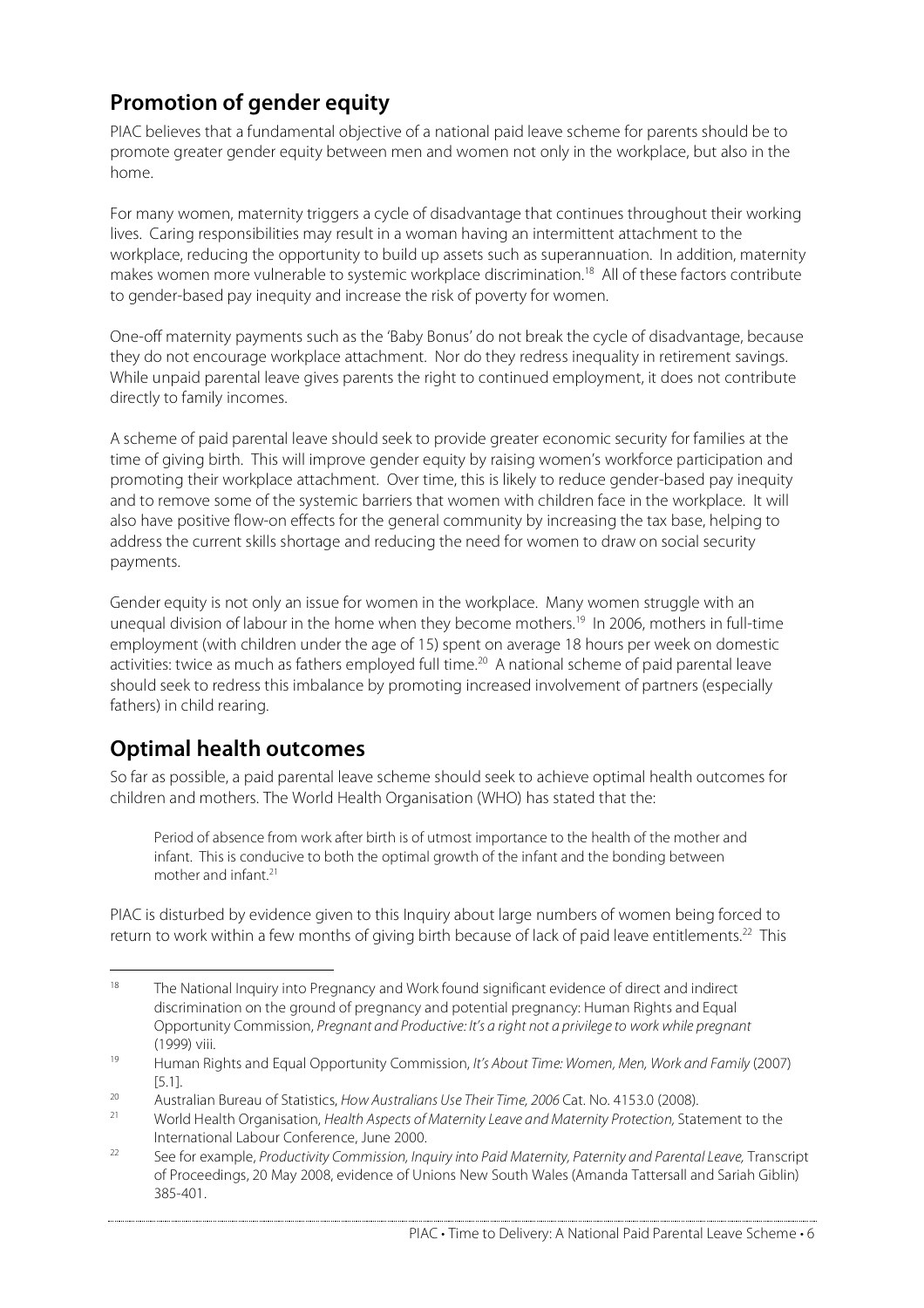may have a detrimental impact on the mother's physical and emotional health and wellbeing, which may also impact upon the health and wellbeing of the child.

By easing the financial stress on families, a national scheme of paid parental leave would ensure that mothers are able to spend time at home fully recovering from the impact of pregnancy and birth. In addition, it would provide an important, symbolic recognition that the birth of a child is a significant life event that does require time out of the paid workforce.

There is evidence that infant health would be improved by mothers staying at home with their children in the first few months of infancy, as would breastfeeding rates and infant development.<sup>23</sup> It is known that breastfeeding has significant health benefits for children. <sup>24</sup> A national scheme of paid parental leave would enable women to establish and continue breastfeeding. It would also support maternal and paternal bonding and attachment and result in improved infant health outcomes.

# **Features of PIAC's preferred scheme**

PIAC supports legislation for a national paid parental leave scheme that incorporates the following features:

- paid maternity leave and supporting parent leave components;
- eligibility criteria that embrace all categories of employment but require some evidence attachment to the workforce;
- a minimum period of 26 weeks' paid maternity leave;
- a minimum period of four weeks' paid supporting parent leave (to be taken on a 'use it or lose it' basis);
- provision for longer periods of leave to be available in the case of parents and/or children with disabilities;
- payment at wage replacement level, and to include superannuation;
- funding by the Government at minimum wage level, with the gap between minimum wages and real wages to be paid out of an employer-funded pool.

# **Components of leave**

PIAC believes that a scheme for paid parental leave should incorporate both paid maternity leave and paid leave for supporting parents.

## **Paid maternity leave**

PIAC endorses a period of paid leave for the exclusive use of the mother (paid maternity leave) to be taken at or around the birth or adoption of a child. This gives recognition to the important health considerations associated with birth, recovery from birth and establishment, where possible, of breastfeeding and is also consistent with Article 4.4 of ILO Convention 183, which stipulates a compulsory period of leave after childbirth 'with due regard to the health of the mother and the child'.

However, in circumstances where the mother is unable to act as the primary carer of the child it should be possible for the supporting parent or other primary carer to access her paid maternity leave entitlements. This may be the case, for example, if the mother has a temporary or permanent condition that prevents her from caring for the child.

### **Supporting parent leave**

In addition, PIAC supports a period of paid leave for supporting parents. There is evidence that babies benefit from close attachment to their father independent of their attachment to their mother and that

<sup>&</sup>lt;sup>23</sup> Human Rights and Equal Opportunity Commission, A Time to Value: Proposal for a National Paid Maternity Leave Scheme (2002) [5.3].

<sup>&</sup>lt;sup>24</sup> Australian Breastfeeding Association, Submission to Parliamentary Inquiry into Breastfeeding (2007) 7-24.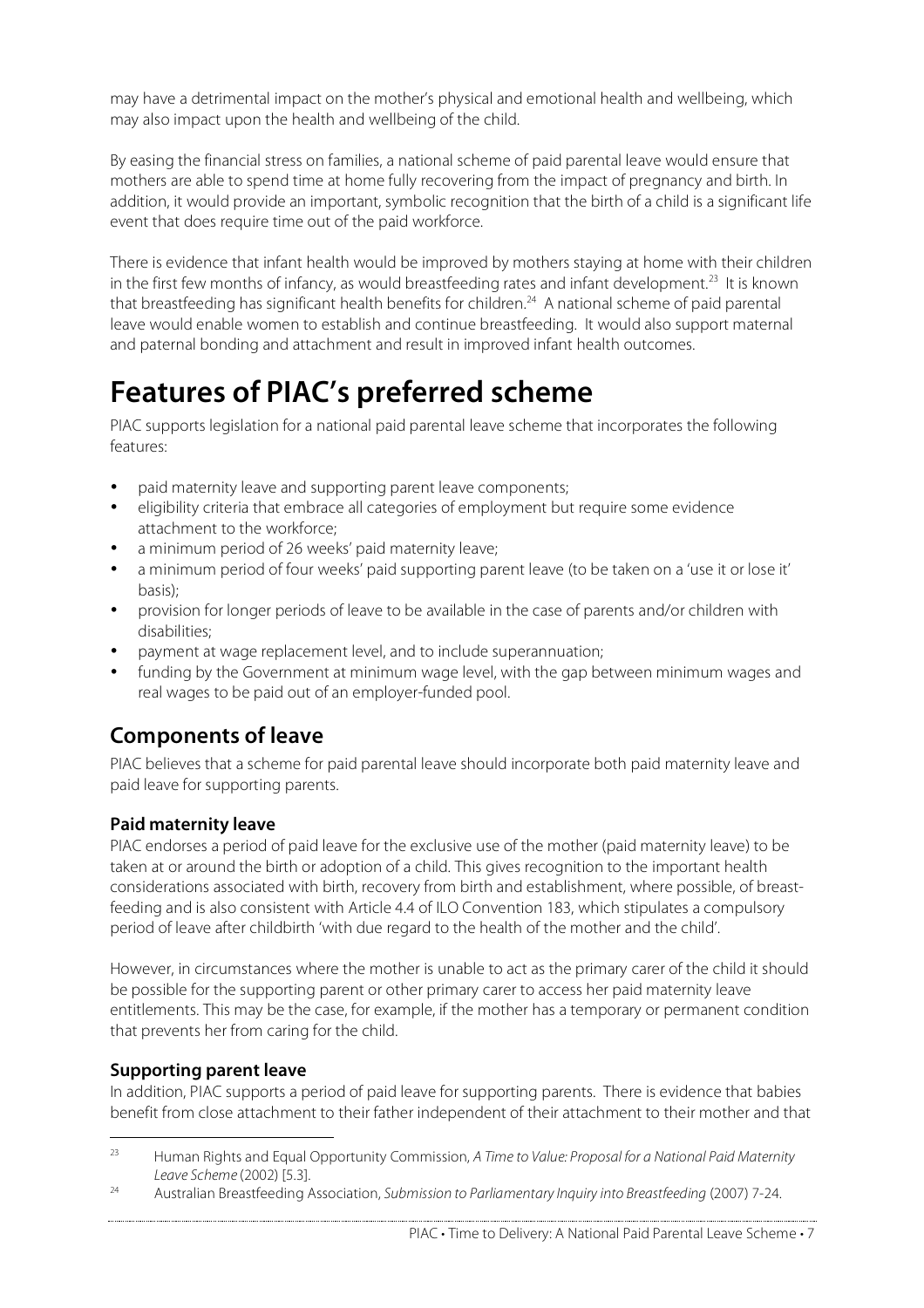fathers can also offer important support to mothers with postnatal depression.<sup>25</sup> PIAC is concerned by evidence that shows that fathers are unlikely to take unpaid paternity leave. <sup>26</sup> A paid leave entitlement should increase the percentage of partners actually taking leave, and this in turn should promote a better sharing of family responsibilities between men and women, hopefully leading to shifts in workplace culture.

PIAC prefers the terminology 'supporting parent leave' to 'paternity leave', as this takes account of same-sex relationships.

PIAC recognises that in some families—such as Aboriginal and Torres Strait Islander families—care may be provided by extended family, such as grandparents and aunts. In these circumstances, it should be possible for these carers to access supporting parent's leave, if necessary.

### **Recommendation 4**

PIAC recommends that a national scheme of parental leave should include both a paid maternity leave component and a supporting parent component.

## **Eligibility criteria**

### **Paid maternity leave**

 $\overline{a}$ 

PIAC believes that women should only be eligible for paid maternity leave if they are currently in, or have recently engaged in, paid employment. This flows form the fact that a fundamental objective of paid maternity leave is to replace lost earnings and to redress women's disadvantage and inequality in the workforce. Women who are not in the paid workforce should still be able to access payments such as the 'Baby Bonus' and Family Tax Benefits A and B.

PIAC rejects any approach that seeks to exclude women from the scheme on the basis of employment categorisation. In PIAC's view, the payment should be available to all categories of employment, including casuals, self-employed workers, contractors and fixed-term workers. This is consistent with Article 2 of ILO Convention 183, which is worded very broadly to apply to 'all employed women, including those in atypical forms of dependent work' (emphasis added). It also reflects the nature of the female labour force in Australia today, which comprises a large and growing proportion of women who are self-employed, or work on a casual or temporary basis.<sup>27</sup>

PIAC does not believe that paid maternity leave should be tied to a continuous period of service with one employer as this has the potential to exclude many women who have transient working arrangements, have worked for a number of different employers or who have recently left work. Rather, a woman should simply have to demonstrate a consistent attachment to the workforce. PIAC has not yet formed a view on how this would have to be demonstrated, though it is noted that the National Foundation for Australian Women suggests a test of ten months in the previous 12 months. It is unclear how this would apply to part-time and casual workers.<sup>28</sup>

<sup>&</sup>lt;sup>25</sup> Fathers and Families Research Program, The Family Action Centre, Submission to the Productivity Commission Inquiry into Paid Maternity, Paternity and Parental Leave (2008).

<sup>&</sup>lt;sup>26</sup> G Whitehouse, M Baird and C Diamond *The Parental Leave in Australia Survey: November 2006* (2006) <http://www.uq.edu.au/polsis/parental-leave/level1-report.pdf> at 19 June 2008.

<sup>27</sup> Australian Bureau of Statistics, Labour Force No.6291.0.55.001.0 (2008).

National Foundation of Australian Women, Submission to the Inquiry into Paid Maternity, Paternity and Parental Leave (2008) 4.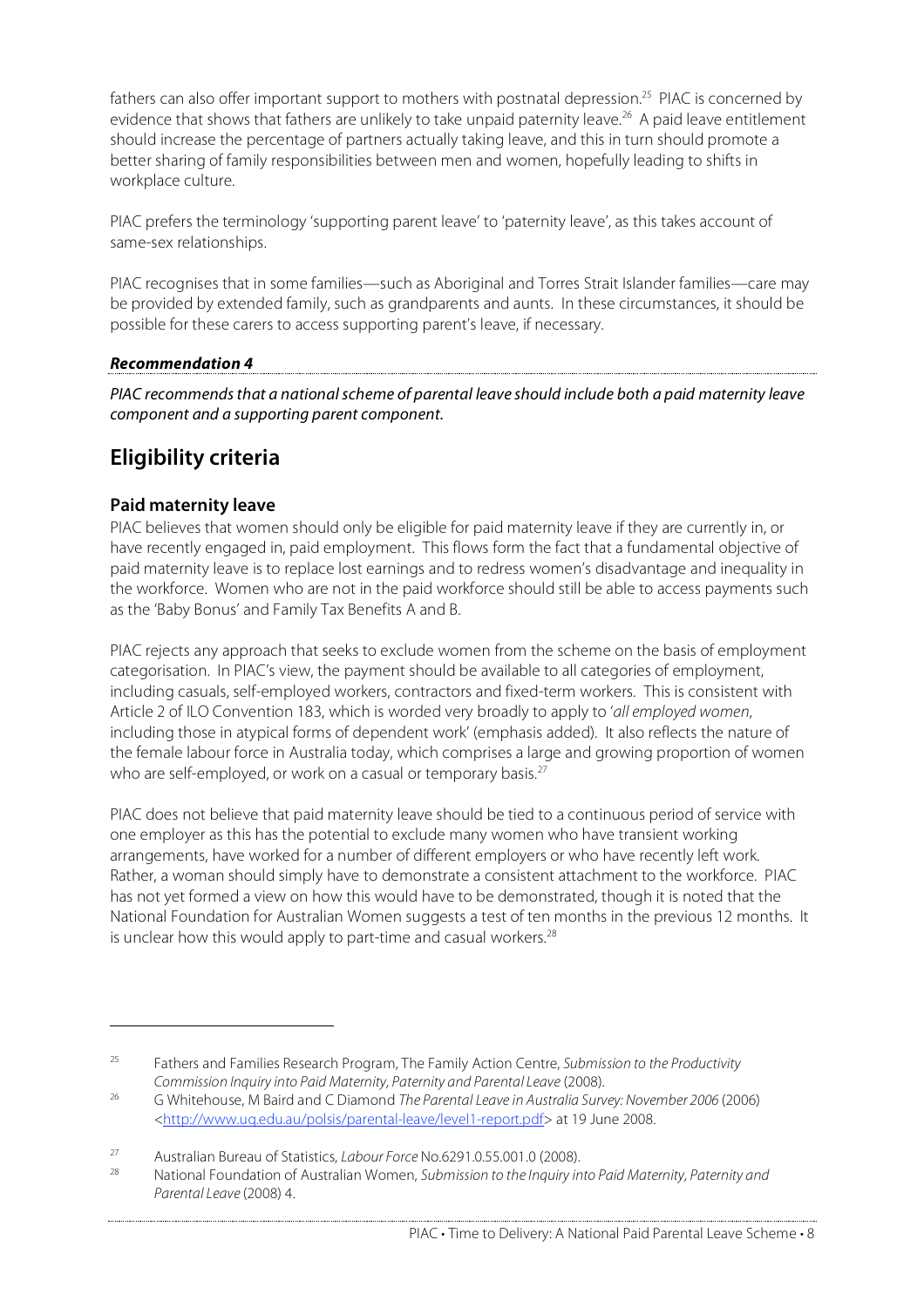## **Supporting parent leave**

Similarly, persons seeking to access supporting parent leave should have to demonstrate a consistent attachment to the workforce, rather than a continuous period of employment. Entitlements should be available to all employment categories.

### **Recommendation 5**

PIAC recommendsthat all women who can demonstrate consistent workforce attachment (including casuals,self-employed and temporary workers)should be eligible for paid maternity leave in respect of the birth or adoption of a child.

### **Recommendation 6**

PIAC recommends that all persons who can demonstrate consistent workforce attachment (including casuals,self-employed and temporary workers)should be eligible for paid supporting parent leave in respect of the birth or adoption of a child.

# **Duration of benefits**

PIAC supports a model that provides paid maternity leave for a minimum period of 26 weeks and paid supporting parent leave for a minimum period of four weeks.

### **Paid maternity leave**

PIAC notes that many submissions to this Inquiry, including those of the Human Rights and Equal Opportunity Commission and the Australian Council of Trade Unions, have called for a minimum period of 14 weeks' paid maternity leave, with the aim of this gradually being extended over time. PIAC acknowledges that this reflects the minimum standard recommended in Article 11(2)(b) of CEDAW and ILO Convention 183. However, PIAC rejects this minimalist approach for the following reasons:

- the World Health Organisation recommends approximately 16 weeks of absence from work after childbirth, as a minimum, to recover from childbirth and fully establish breastfeeding; $^{29}$
- ILO Maternity Protection Recommendation 191, 2000 (which supplements the ILO Convention 183) recommends that members endeavour to extend the period of paid maternity leave in Article 4 of the ILO Convention 183 to at least 18 weeks;<sup>30</sup>
- the World Health Organisation recommends exclusive breastfeeding for the first six months of life for optimal health outcomes; 31
- there is evidence that many Australian female public servants who already have 14 weeks' paid maternity leave have found this to be inadequate, forcing them to use annual leave, long service leave and other forms of leave entitlements after the birth of a child;<sup>32</sup>
- many other countries, including the United Kingdom, have already moved to extend the period of paid maternity leave beyond 14 weeks. 33

- Health Topics Breastfeeding (2008) World Health Organisation <http://www.who.int/topics/breastfeeding/en/> at 18 June 2008.
- <sup>32</sup> See Community and Public Sector Union, Submission to the Productivity Commission Inquiry into Paid Maternity, Paternity and Parental Leave (2008). Just 2.8% of CPSU women who had had a baby in the last five years felt that three months was sufficient paid time. Fifty-six percent said six months would be sufficient.
- <sup>33</sup> The United Kingdom now provides paid maternity leave of 39 weeks. Periods of paid leave in excess of 14 weeks are also provided by Sweden, Croatia, Finland, Russia, Estonia, Thailand, Belarus, Chile, Cuba, Uzbekistan, Lithuania, Moldova, Romania, Ireland, South Africa, Poland, Latvia, France, Mongolia, Slovenia and Belgium.

<sup>&</sup>lt;sup>29</sup> World Health Organisation 'Health Aspects of Maternity Leave and Maternity Protection' Statement to the International Labour Conference 2 June 2000 <http://www.who.int/reproductivehealth/publications/maternal\_mortality\_2000/Health\_aspects\_of\_maternity\_leave.en.html> at 19 June 2008.

<sup>30</sup> R191 Maternity Protection Recommendation, 2000, art. 1(1).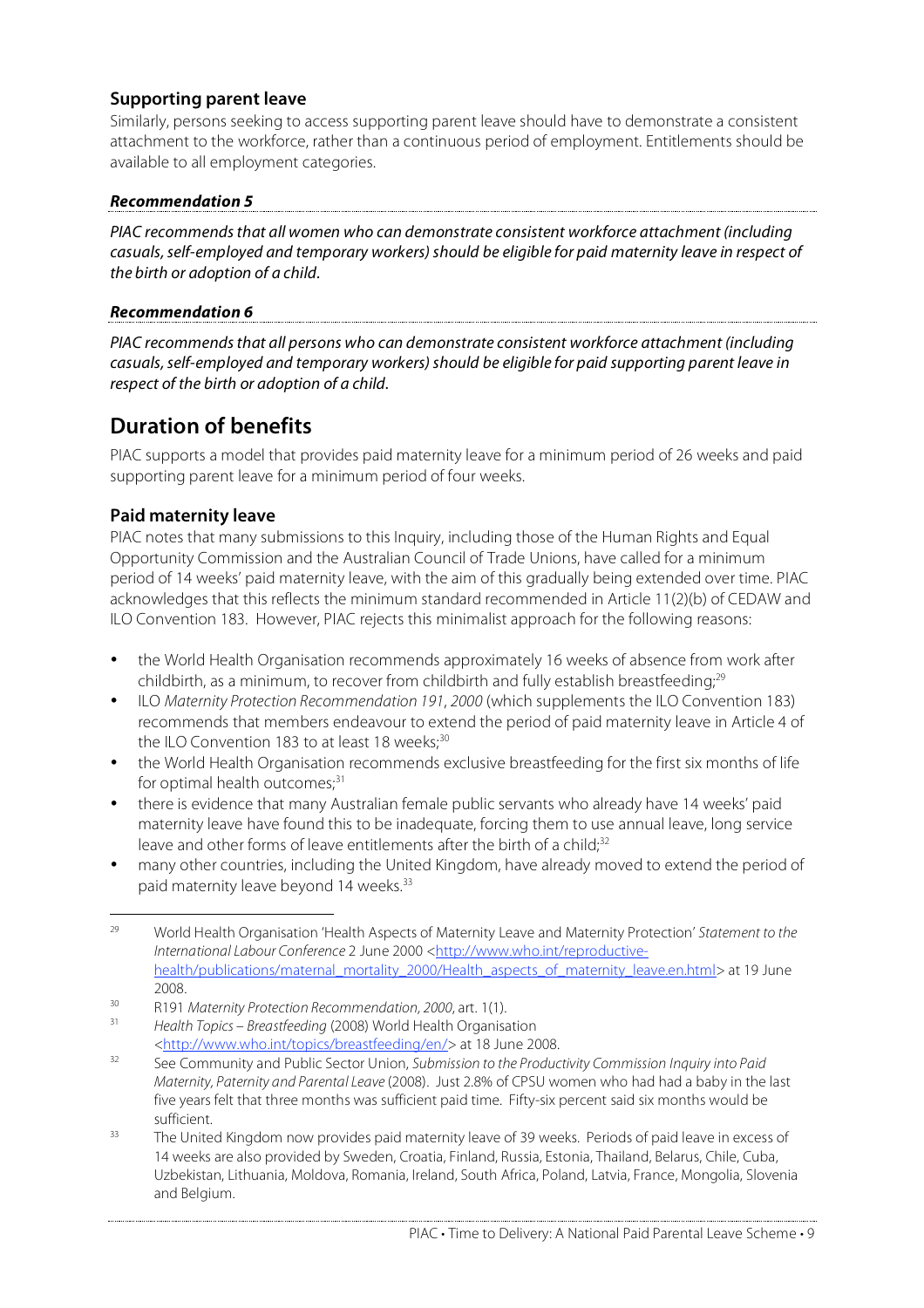## **Supporting parent leave**

PIAC recommends a minimum period of four weeks to promote the increased involvement of the father, or other carer in the care of the mother and the child. Such leave should be compulsory and to be taken on a 'use it or lose it' basis. In countries that have adopted similar models, such as Norway, Iceland, Denmark and Sweden, leave taking by fathers has almost doubled in recent years. 34

## **Provision for flexibility**

In some circumstances longer periods of leave may be required, for example, in the case of multiple births, or where they child or one of the parents has a disability. In these circumstances, it should be possible for either parent to apply for an extension to the period of paid leave.

# **Recommendation 7**

PIAC recommends that paid maternity leave be available for a minimum period of 26 weeks.

### **Recommendation 8**

PIAC recommends that supporting parent leave be available for a minimum period of 4 weeks on a 'use it or lose it' basis.

### **Recommendation 9**

PIAC recommends that there be provision for longer periods of paid maternity leave to be available in the case of parents and/or children with disabilities.

# **Generosity of benefits**

PIAC believes that paid parental leave benefits should be at income replacement level. It is noted that a number of commentators to this Inquiry have advocated that benefits be paid at minimum wage level. In PIAC's view, this minimalist approach cannot be supported, for the following reasons:

- Article 2 of the ILO Maternity Protection Recommendation 191, 2000 states that where practicable, and after consultation with the representative organisations of employers and workers, the cash benefits to which a women is entitled during leave should be raised to the full amount of the woman's previous earnings or such of those earnings as are taken into account for the purpose of computing benefits.
- Payment at minimum wage level may place an unreasonable strain on family finances at a time when parents need to provide not just for themselves, but also for a child.
- Studies have shown that in countries where paid maternity leave is offered, the greater the financial compensation and the longer the leave time provided, the more likely women are to return to work. 35

Superannuation payments should continue during the period of leave. The period of paid parental leave should be considered as a period of service for the purpose of accruing long service leave and other entitlements. 36

<sup>&</sup>lt;sup>34</sup> J Ekberg, R Erijksson and G Friebe, Sharing Responsibility? Short and long-term effects of Sweden's 'Daddy Month' reform, Working Paper No 3, Swedish Institute for Social Research (2004).

<sup>&</sup>lt;sup>35</sup> D Smeaton and A Marsh, Maternity and Paternity Rights and Benefits: Survey of Parents 2005, British Department of Trade and Industry (2005).

<sup>&</sup>lt;sup>36</sup> International Labour Organisation *Maternity Protection Recommendation* International Labour Conference (88<sup>th</sup>: 2000: Geneva Switzerland) Art 5. <http://www.ilo.org/ilolex/cgi-lex/convde.pl?R191> at 18 June 2008.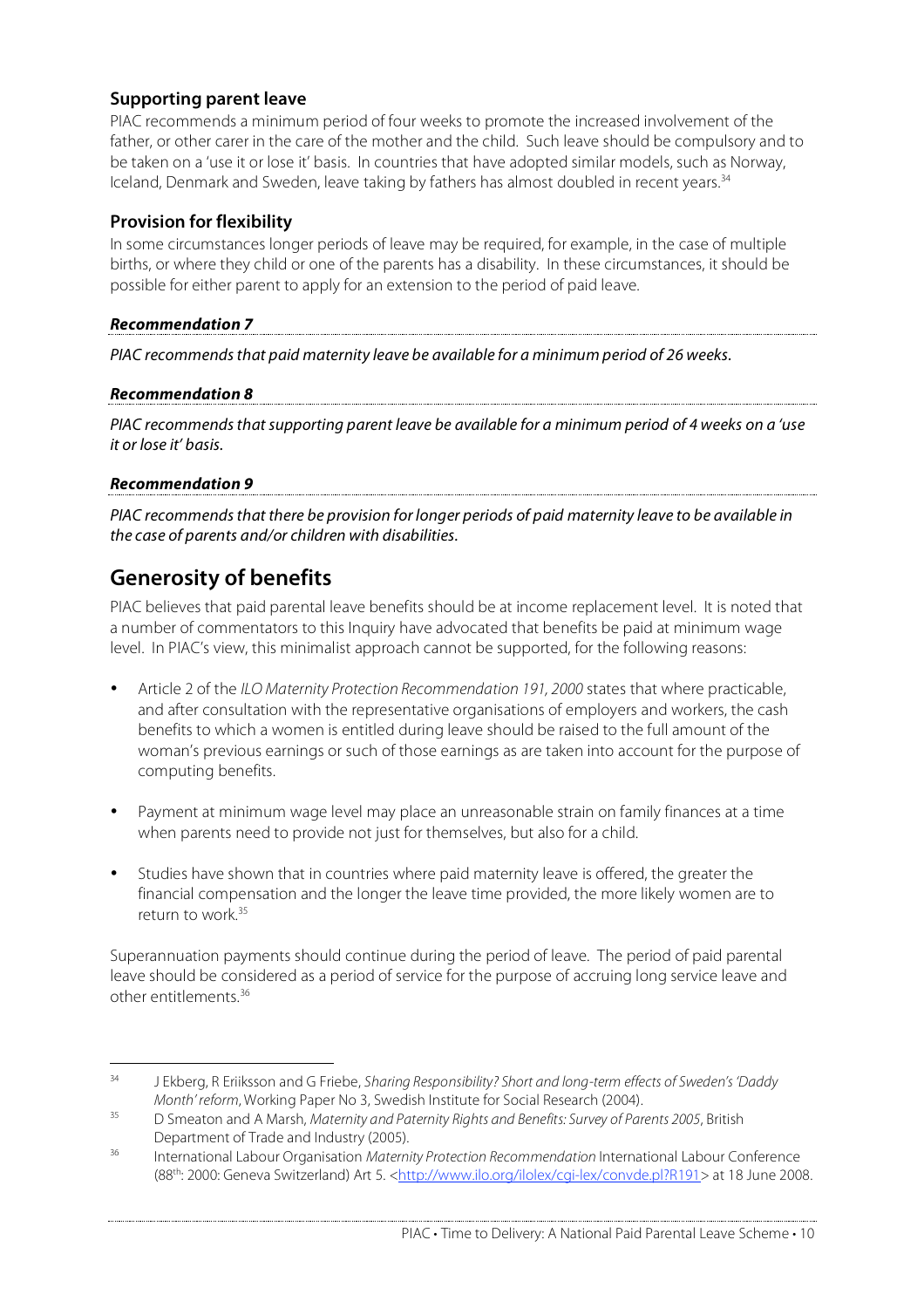### **Recommendation 10**

PIAC recommendsthat maternity leave and supporting parent leave should be paid at wage replacement level and should include superannuation at the relevant levels required under the superannuation guarantee legislation.

### **Recommendation 11**

PIAC recommends that paid maternity leave and supporting parent leave should be considered as service for the purpose of accruing long service leave and other entitlements.

## **Financing options**

In PIAC's view, a paid parental leave scheme should be primarily funded by the Federal Government from taxation revenue. This would ensure national coverage, provide greater certainty and greater social equity. It would allow for a wider range of workers to be covered, including casual and selfemployed workers, and would decrease the potential for discrimination against women of childbearing age.

However, to require the Federal Government to fully fund 26 weeks' leave at wage replacement level may be too onerous in the current financial climate. Therefore, PIAC proposes that the Federal Government fund 26 weeks' paid maternity leave at the minimum wage level and that employers should pay the gap between minimum wages and the worker's actual wages; this could be achieved by employers paying a contribution into a central pool, to be distributed as needed. The size of the contribution employers would be required to make would be determined by staff numbers or payroll size, thus relieving the burden on small business. Potentially, businesses deemed too small to pay payroll tax could even be exempt.

This type of arrangement, which creates a collective responsibility for funding paid maternity leave, reduces the prospect of discrimination against women of child-bearing age.

PIAC does not support a scheme that relies on employee contributions. Employees have already contributed to the funding of their leave through the tax system and in any event, should not have to pay for what is essentially a basic human right.

## **Recommendation 12**

PIAC recommends that the Federal Government should fund 26 weeks' paid maternity leave and four weeks' paid supporting parent leave at minimum wage level. The gap between minimum wages and the worker's actual wagesshould be funded from a central pool to which employers would be required to contribute on the basis of their staff numbers or the size of their payroll.

# **Initiatives to facilitate a paid parental leave scheme**

A scheme of paid parental leave will only be effective if it is underpinned by other measures that promote effective work and family strategies. Some of these are outlined below.

# **Adequate child care**

In order to be successful, a paid parental leave scheme must be backed up by affordable and accessible childcare. PIAC welcomes the Rudd Government's recent announcement of a commitment to reform early childhood education and care services.<sup>37</sup> However, in the meantime, PIAC remains concerned

<sup>&</sup>lt;sup>37</sup> Australian Government, Statement 1: Budget Overview in Budget Paper No. 1: Budget Strategy and Outlook 2008-09 (2008) 11, 17 and 18.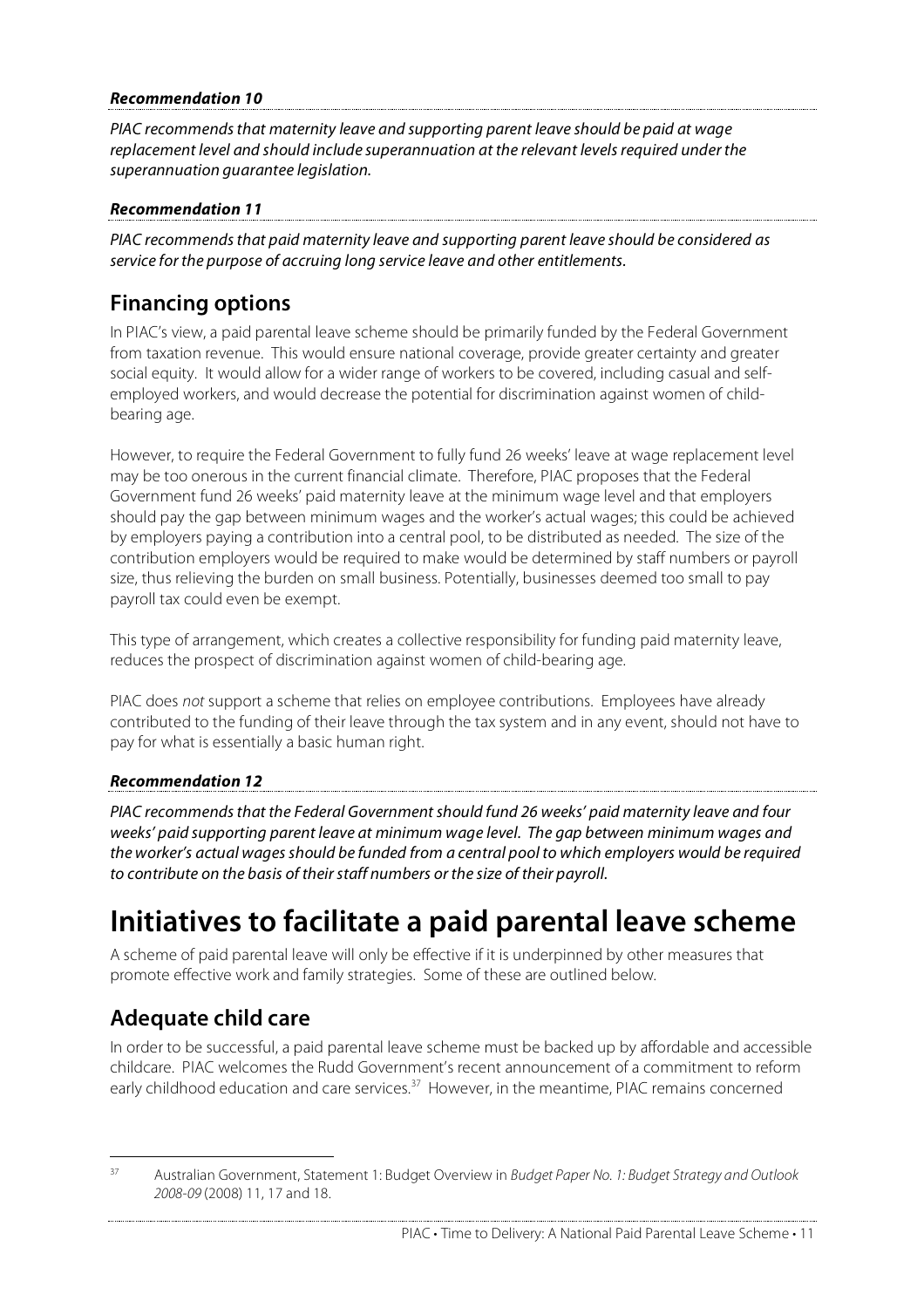that many working mothers who want to return to work are unable to do so, because of the prohibitive cost of childcare and the scarcity of childcare places.<sup>38</sup>

## **Recommendation 13**

PIAC recommends that the Federal Government provide adequate funding for more childcare services, particularly not-for-profit services.

# **Protecting the right to return to work**

PIAC is concerned by the extensive evidence given to this Inquiry about the difficulties being experienced by women who are seeking to return to work from maternity leave.<sup>39</sup> The objectives of a paid parental leave scheme will be seriously undermined if women are unjustifiably made redundant while they are on paid maternity leave, or if they are offered lower positions with less responsibility when they return.

Although it is open to women in these circumstances to bring discrimination complaints under state or Federal legislation, they face a number of significant barriers, including:

- the need to obtain (and pay for) legal advice and representation;
- the risk of incurring an adverse costs order in the event of an unsuccessful complaint in the Federal jurisdiction;
- the difficulty of proving that sex, pregnancy, maternity leave and/or family responsibilities was a reason for allegedly discriminatory conduct; <sup>40</sup> and
- the difficulty of applying an appropriate comparator for the purposes of a direct discrimination complaint. 41

PIAC notes the suggestion of Kingsford Legal Centre in its Submission to this Inquiry that any redundancies following an announcement of pregnancy, announcement of intention to take parental leave or return from parental leave should be able to be scrutinised by the Ombudsman or a Government body.<sup>42</sup> PIAC supports this suggestion as it would ensure that more employers are made accountable for such decisions, and would also mean that fewer women would have to resort to the costly, time consuming and uncertain process of using discrimination law to enforce their rights. PIAC recommends that this should be the responsibility of a Government body other than the Ombudsman, given the specific responsibility of the Ombudsman to review government decisions only.

### **Recommendation 14**

PIAC recommends that any decisions by employers to make employees redundant while they are on parental leave should be open to scrutiny by an appropriate Government body with specific and sufficient government resourcing to undertake this function.

<sup>&</sup>lt;sup>38</sup> State Government of Victoria, Department of Human Services, 'Howard's child care neglect a barrier to mothers returning to work' (Media Release, 3 September 2007). <http://www.dpc.vic.gov.au/domino/Web\_Notes/newmedia.nsf/35504bc71d3adebcca256cfc0082c2b8/2 ac7a95b15e78370ca25734a007eff9a!OpenDocument> at 18 June 2008.

<sup>&</sup>lt;sup>39</sup> See for example, Kingsford Legal Centre, Submission into the Inquiry into Paid Maternity, Paternity and Parental Leave (2008) Appendix.

<sup>40</sup> See Sterling Commerce (Australia) Pty Ltd v Iliff [2008] FCA 702 (21 May 2008)[46] in which the Federal Court found that Ms Iliff had been replaced by another employee while on maternity leave because of the company's commercial interests, not because of her sex, maternity leave or family commitments. The Court did find, however, that in failing to reinstate Ms Iliff, the company had breached Schedule 1A of the Workplace Relations Act 1996 (Cth).

 $\frac{41}{42}$  Ibid, [40]–[50].

Kingsford Legal Centre, above n39.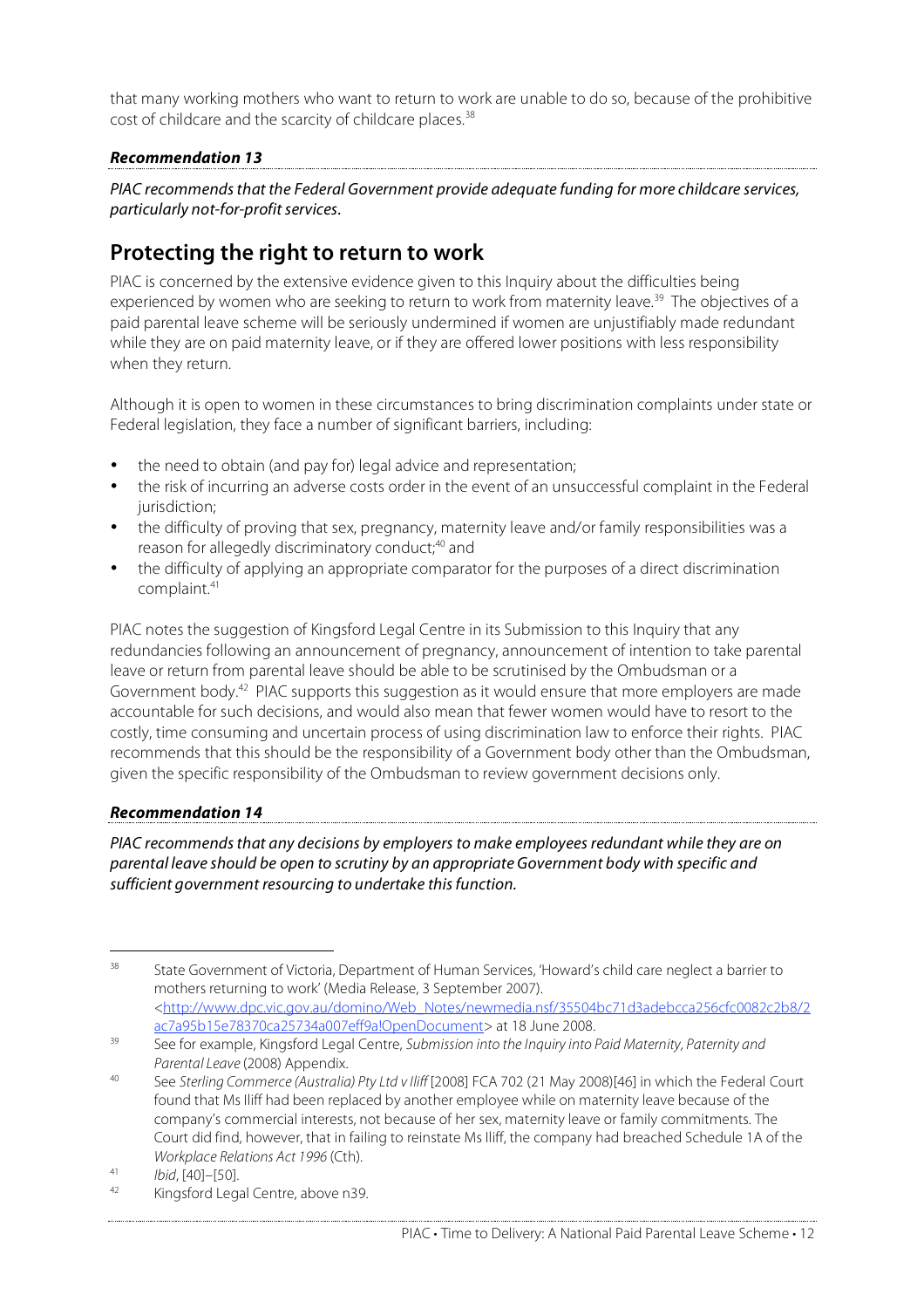# **Access to flexible work arrangements**

A national scheme for paid maternity leave should also be backed with adequate return-to-work programs including access to flexible work arrangements and part-time work in recognition of the employee's continued need to balance work and family responsibilities.

The new National Employment Standards include a Flexible Working Arrangements Standard that gives an employee the right to request flexible working arrangements. <sup>43</sup> Employers are required to respond in writing to such requests within 21 days and may only refuse the request on 'reasonable business grounds'. Unfortunately, the Standard provides no definition of what is meant by 'reasonable business grounds', nor is it enforceable. Its usefulness to parents seeking to access flexible work arrangements is therefore very limited.

By contrast, the United Kingdom's legislation regarding the right to request flexible working provisions (as set out in section 80 of the Employment Rights Act 1996 (UK)) is much more specific. It explicitly sets out the grounds on which an employer may refuse a request<sup>44</sup>, and provides detailed procedures for employers and employees to follow regarding right-to-request applications.<sup>45</sup> It also includes a procedural review mechanism. In PIAC's view, this is a preferable model.

## **Recommendation 15**

PIAC recommends that the National Employment Standards be amended so as to explicitly set out a list of the factors to be taken into account by employers when considering requests for flexible working arrangements and to allow an employee to refer unresolved disputes about such requests to a conciliatory body for review.

# **Enhanced protection against discrimination**

Paid parental leave should be backed up by adequate protection against discrimination faced by parents as a result of their family responsibilities. PIAC notes with concern that women who are pregnant and seeking to obtain employment suffer high levels of discrimination. 46

One means of strengthening legislative protection in these circumstances may be for HREOC to publish enforceable standards in relation to pregnancy and potential pregnancy, including return to work issues. It is noted that this was recommended by HREOC almost ten years ago in its report Pregnant and Productive: it's a right not a privilege to work while pregnant.<sup>47</sup> PIAC endorses this recommendation.

Male carers are also vulnerable to discrimination on the ground of their family responsibilities. Currently, they have inadequate protection against such discrimination under Federal discrimination laws. The Sex Discrimination Act 1984 (Cth) (the SDA) makes discrimination on the ground of family responsibilities unlawful only in circumstances where there is dismissal, and the particular discrimination is direct (rather than indirect).<sup>48</sup> Protections for male carers are effectively confined to

<sup>&</sup>lt;sup>43</sup> Department of Employment and Workplace Relations, The National Employment Standards, Division 3 Part 13 <http://www.workplace.gov.au/NR/rdonlyres/1955FD28-3178-44CD-9654- 56A3D5391989/0/NationalDiscussionPaper\_web.pdf> at 18 June 2008.

<sup>&</sup>lt;sup>44</sup> These include the burden of additional costs; detrimental effect on ability to meet customer demand; inability to reorganise work among existing staff; inability to recruit additional staff; detrimental impact on quality; detrimental impact on performance; insufficiency of work during periods the employee proposes to work; and planned structural changes.

<sup>45</sup> Flexible Working (Procedural Requirements) Regulations 2002.

<sup>46</sup> Australian Bureau of Statistics, Pregnancy and Employment Transitions, Australia Cat No.4913.0 (2005).

Human Rights and Equal Opportunity Commission, Pregnant and Productive: It's a right not a privilege to work while pregnant (1999).

<sup>48</sup> Sex Discrimination Act 1984 (Cth), ss 7A and 14(3A).